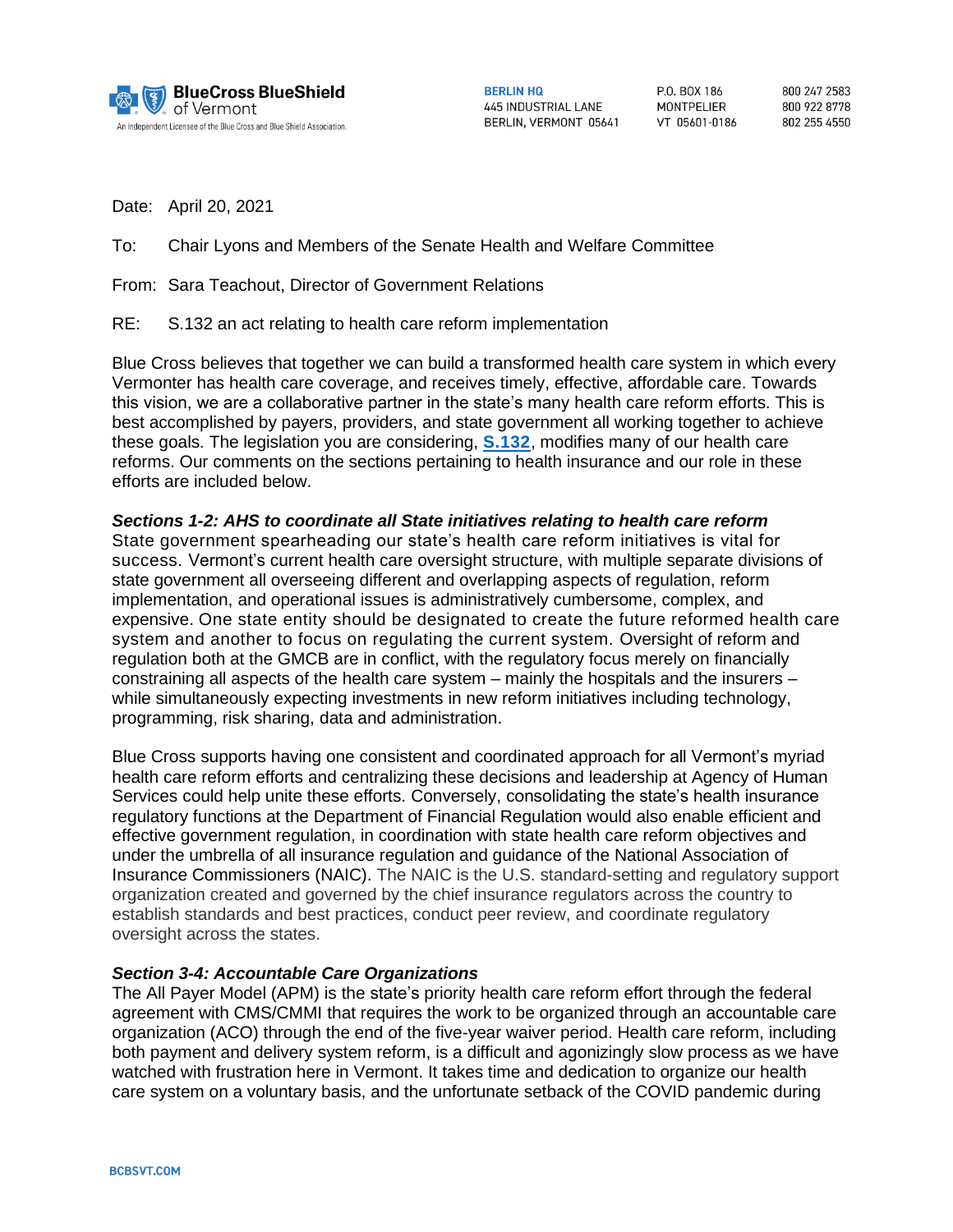critical performance years certainly impacted the successes we anticipated. Transparency and accountability are paramount to this effort and Vermonters deserve to understand and review the work of these organizations. Nonetheless, the constant interference, realignment of priorities, and myriad of statutory interventions, additions, and modifications serve to distract and dilute the focus of the ACO on the important work of delivery system reform.

### *Section 8: GMCB review of health care contracts and fee schedules*

Blue Cross has substantial concerns regarding the contracting provisions proposed in S.132 which would cause significant system disruption and add additional costs to ratepayers, without a clear benefit.

The Department of Financial Regulation (DFR) currently has regulatory authority over insurerprovider contracts in order to protect consumers, ensure fair negotiations between both parties to these agreements, and regulate fair contracting standards. This proposal creates a duplicate system of review at the Green Mountain Care Board (GMCB) where additional staff, resources and expertise would be required. These new costs are borne by Vermont ratepayers as the GMCB would "billback" to the health insurers, adding charges to premiums.

Contract and fee schedule review is no small task. In addition to contracts with the 14 hospitals, Blue Cross has over 2,000 provider contracts. The goal of this additional regulatory oversight is not explicit in the draft language, only the directive to adopt "rules and standards" for contract and fee schedule review. The GMCB already has broad regulatory authority over many aspects of the state health care system, and including direct oversight and approval of all payer contracts is a labor intensive undertaking whose goals are vague and may be better achieved through a different avenue or approach.

### *Section 9: Elimination of confidentiality, 120-day minimum review period, and mandatory two-year contracts*

The elimination of contract confidentiality provisions would create an unequal competitive environment for health insurers regulated by the GMCB who compete against national competitors without GMCB oversight and are not required to release contract and fee schedule information publicly. This would put Blue Cross at a distinct disadvantage for future provider negotiations, challenging our ability to attract new members and expand our policy risk pools, effectively driving up rates for our members.

The requirement for 120-day period for contract consideration and negotiation is unnecessary. Blue Cross has no limit on consideration for initial contracts and allows 60-days for modifications. A statutory 120-day consideration period for contract terms may slow the timely execution of contract provision updates. Provider contracts are "evergreen" meaning they do not expire or change until a new contract is executed.

The GMCB conducts health insurance rate review and hospital budget approvals annually and therefore two-year contract requirements cannot be consistent with GMCB orders.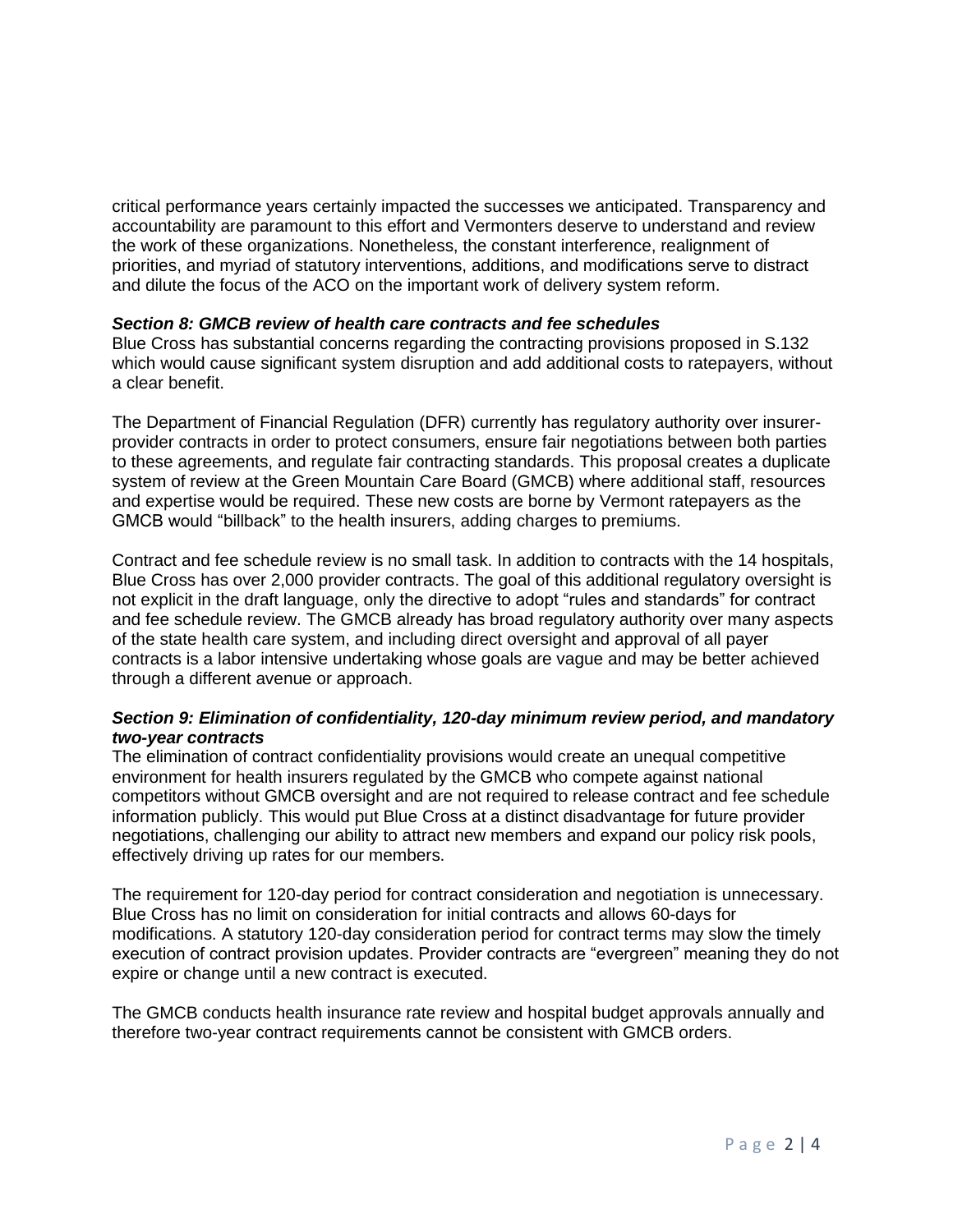# *Section 10: GMCB Report on Contract and Fee Schedule Oversight*

If the Legislature and the GMCB intend to pursue contract and fee schedule oversight, the report required here should be conducted *before* the statutory implementation language in Section 8 (effective April 2022) becomes law so that adequate staff and resources are dedicated to the project, and the additional administrative burden can effectively be written into rates. There should also be an evaluation of whether this addition to the GMCB regulatory scope will achieve the specific goals in an efficient manner that will add value to the health care system and not duplicate the existing DFR regulatory authority.

# *Section 11: Durable Medical Equipment*

Durable medical equipment (DME) and medical implants is an area of health care that could benefit from public scrutiny and oversight, but we would recommend a different approach. The focus should be the reasons for the exorbitant costs of this equipment and the financial transactions between DME suppliers and providers that were cited in this recent *Health Affairs* article [Medical Device Firm Payments To Physicians Exceed What Drug Companies Pay](https://www.healthaffairs.org/doi/full/10.1377/hlthaff.2020.01785)  [Physicians, Target Surgical Specialists.](https://www.healthaffairs.org/doi/full/10.1377/hlthaff.2020.01785)

DME coverage and benefit information is included in all of the forms and benefit documents approved by DFR and provided to members. Blue Cross has never prevented information about costs and options from being shared with our members such as through "gag" clauses.

Our goal is to ensure that our members are able to live a full and healthy lives. The MSRP of a 2021 Tesla Model 3 is \$38,490. It is baffling that the cost of wheelchair can easily approach \$60,000. Every foot pedal and arm rest costs thousands more than the sum of its parts. The exorbitant prices of durable medical equipment is should be addressed rather than constantly shifting from cost-share to premiums. Since 2016, the cost per member per month (PMPM) of wheelchairs alone has increased by 41% - over 10% per year. We strongly encourage the committee to address the root costs of DME and ask why a wheelchair costs nearly twice a Tesla.

# *Section 12: Hearing Aids*

The addition of hearing aids to health insurance coverage is one of a large list of priority health coverage expansions identified in draft legislation in recent years. The cost of these numerous additions to health care coverage should be balanced by the impact these expansions will inevitably have on the increase in premiums. Hearing aids are an especially pricy expansion (more on this later). This proposal includes no out-of-pocket patient cost share and is unlimited except by medical necessity. Legislation needs to consider both access and affordability. A thorough actuarial analysis and inclusion of hearing aid costs in the approved health insurance rate increases is absolutely necessary. Public input and consideration of the financial impact of including hearing aids in the state's Benchmark plan is a welcome approach.

The effective date of January 1, 2022 for including hearing aids in the non-Vermont Health Connect plans is not possible. The rates for the large group fully insured plans are already submitted and being reviewed by the GMCB and we anticipate a final rate decision for the 2022 plan year imminently.